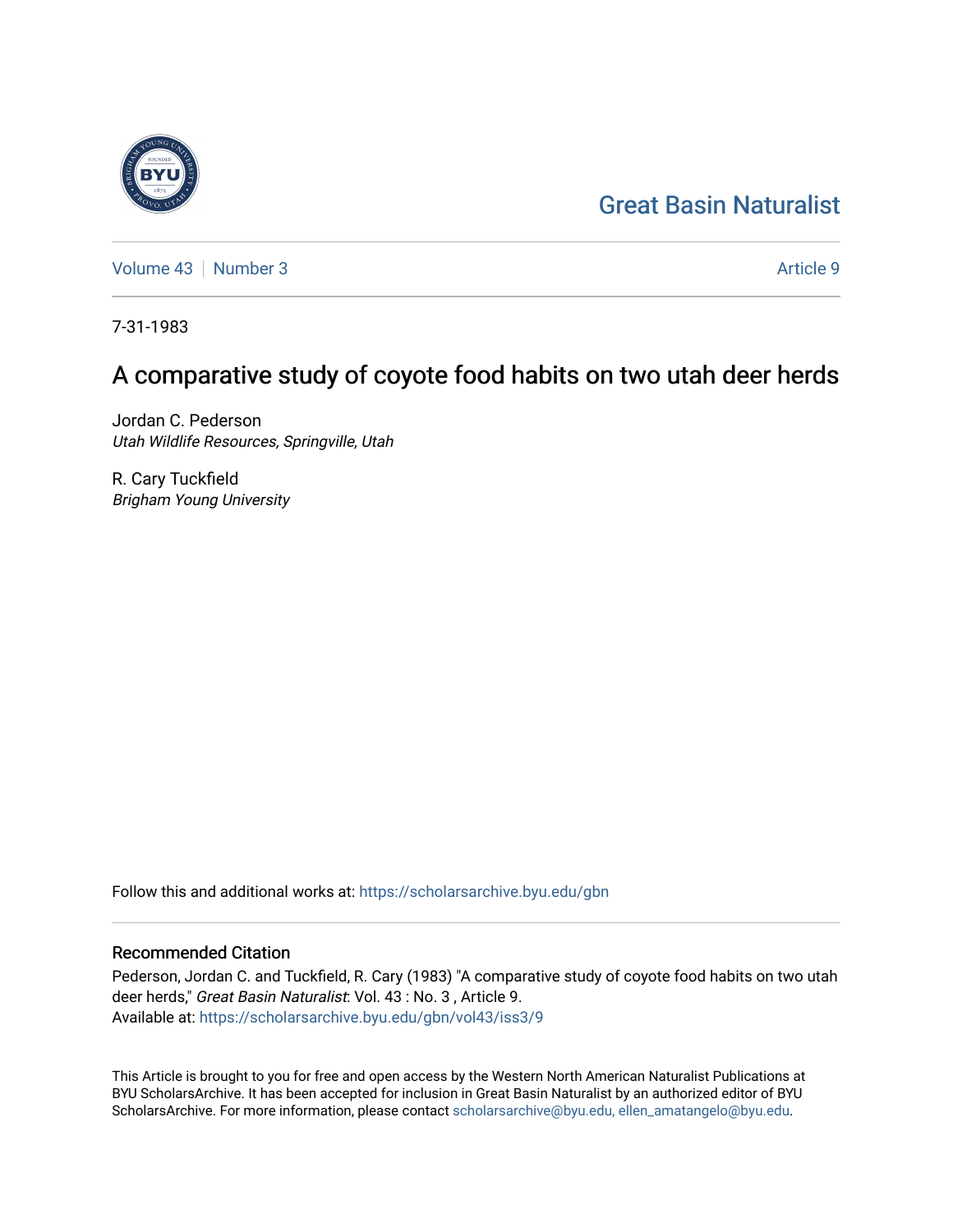### A COMPARATIVE STUDY OF COYOTE FOOD HABITS ON TWO UTAH DEER HERDS

Jordan C. Pederson<sup>1</sup> and R. Cary Tuckfield<sup>2</sup>

ABSTRACT.— Coyote (Canis latrans) scats from two southern Utah deer herd units were collected and analyzed to establish diet selection. The category showing the most consistent frequency of occurrence was mule deer Odocoileus hemionus; lagomorphs were next. Formal statistical analysis revealed that the only significant difference in coyote food habits between herd units was in the frequency of rabbits eaten. These data suggest that coyotes in this region of southern Utah show a comparatively higher preference for mule deer but, at the same time, do not eat deer in proportion to the frequency of their occurrence.

Documented reductions in deer populations in most southern Utah mule deer (Odocoileus hemionus) herds have led to speculation concerning the cause or causes for these declines (Workman and Low 1976). This paper investigates the hypothesis that coyote {Canis latrans) predation may reflect differential selection for deer. This was done by assessing coyote food habits in two adja cent deer herd units in southern Utah's San Juan County. Areas studied included the Blue Mountain (31A) and Elk Ridge (31B) herd units. Since the deer population is known to

be larger within the Blue Mountain unit (Jense 1981), an examination of coyote scats from both areas could indicate whether deer occur in coyote diets in relationship to herd size. If this relationship was positive at a high level of significance, it would lend some cre dence to the coyote predation hypothesis.

## Study Area

The San Juan-Blue Mountain deer herd unit  $(31A)$  is, for the most part, that portion of San Juan County east of the North and

| Period <sup>a</sup>                           |                                                              | <b>Blue Mountain</b> |        |       |           |        |             |         |
|-----------------------------------------------|--------------------------------------------------------------|----------------------|--------|-------|-----------|--------|-------------|---------|
|                                               | (n)                                                          | Vegetation           | Rodent | Deer  | Lagomorph | Cattle | <b>Bird</b> | Carrion |
| 1                                             | (18)                                                         | 11.1                 | 11.1   | 44.4  | 48.9      | 0.0    | 5.6         | 0.0     |
| $\sqrt{2}$                                    | (15)                                                         | 26.7                 | 20.0   | 46.7  | 33.3      | 0.0    | 0.0         | 0.0     |
| 3                                             | (105)                                                        | 23.8                 | 3.8    | 61.0  | 15.2      | 1.0    | 1.0         | 6.7     |
| $\overline{a}$                                | (41)                                                         | 4.9                  | 0.0    | 14.6  | 87.8      | 0.0    | 2.4         | 0.0     |
| 5                                             | (12)                                                         | 16.7                 | 16.7   | 16.7  | 91.7      | 0.0    | 0.0         | 0.0     |
| 6                                             | (62)                                                         | 21.0                 | 16.1   | 58.1  | 33.9      | 1.6    | 1.6         | 30.6    |
| 7                                             | (37)                                                         | 59.5                 | 40.5   | 37.8  | 13.5      | 10.8   | 10.8        | 21.6    |
| 8                                             | (12)                                                         | 14.3                 | 50.0   | 46.4  | 25.0      | 17.0   | 10.7        | 0.0     |
| Total <sup>b</sup><br>mean <sup>c</sup>       | (318)                                                        | 26.8                 | 19.8   | 40.7  | 42.4      | 3.9    | 4.0         | 7.4     |
| Standard<br>deviation <sup>c</sup>            |                                                              | 16.60                | 17.27  | 17.17 | 30.56     | 4.81   | 4.52        | 12.04   |
| <sup>a</sup> Period<br>$\bf{l}$<br>$\,2$<br>3 | <b>Dates</b><br>Sep-Dec 1977<br>Jan-Jun 1978<br>Jul-Sep 1978 |                      |        |       |           |        |             |         |

Table 1.Relative frequency of occurrence of food items in coyote diets as determined from 460 scats collected from September 1977 to December 1979.

'Utah Wildlife Resources, 115 North Main Street, Springville, Utah 84663.

Oct-Dec 1978 Jan-Mar 1979

Apr-Jun 1979 Jul-Sep 1979 Oct-Dec 1979

 $\overline{5}$  $\overline{6}$ 

<sup>2</sup>Department of Statistics, Brigham Young University, Provo, Utah 84602. Present address: Department of Biology Indiana University, Bloomington, Indiana 47405.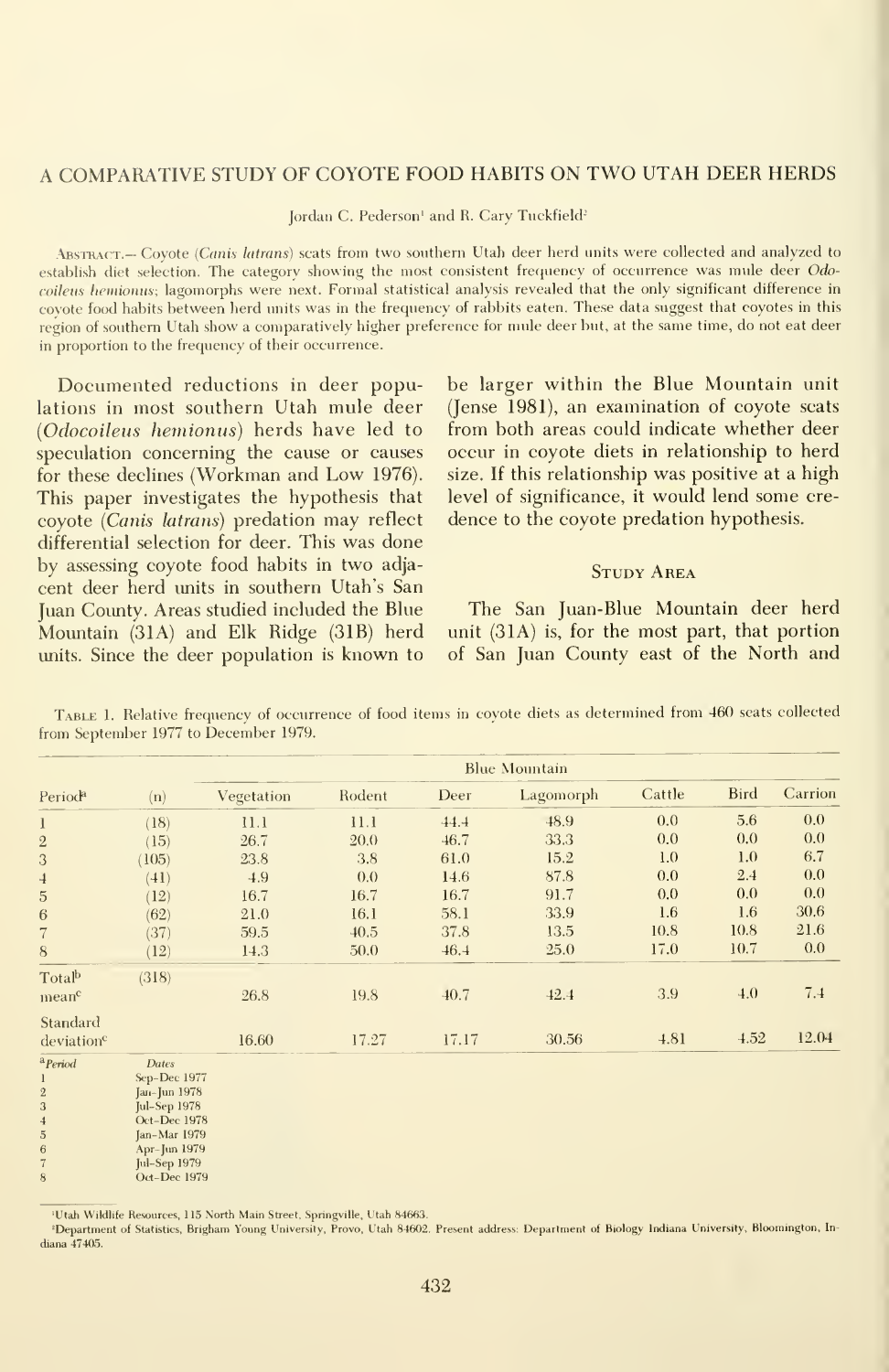South Cottonwood drainages. Its highest point is Abajo Peak at  $11,360$  ft  $(3,463 \text{ m})$ , and it ranges to a low elevation at Bluff City of 4,473 ft (1,363 m). The summer range area of this unit is  $153 \text{ mi}^2$  (396 km<sup>2</sup>), and the area of the winter range is  $1,394$  mi<sup>2</sup> (3,610 km<sup>2</sup>). Major vegetational types within this unit are conifer, aspen, mountain brush, sagebrush, pinyon-jimiper, and blackbrush (Coles and Pederson 1968, 1969).

The San Juan-Elk Ridge deer herd unit (31B) is that area of San Juan County west of the North and South Cottonwood Wash drainages. Horse Mountain, at 9,320 ft (2,840 m) elevation, is the highest point; and the lowest is also at Bluff City, which divides these two herd units. The area of the summer range is  $195 \text{ mi}^2$  (505 km<sup>2</sup>), and that of the winter range is  $1,132$  mi<sup>2</sup> (2,932 km<sup>2</sup>). Major vegetational complexes include conifer, as pen, mountain brush, sagebrush, pinyonjuniper, and salt desert shrub (Coles and Pedersen 1968, 1969).

During the period from 1976 to 1979, the number of deer harvested per 1000 ha of summer range was 2.9 for the Blue Mountain unit and 1.10 for the Elk Ridge unit. The number of deer harvested per hunter day (ef fort) for the same time period was 0.061 and 0.049, respectively.

### Materials and Methods

Data on dietary selection were obtained from analyses of coyote scats collected along established roads. Scat analysis was chosen over stomach content analysis because a larger sample size could be collected during specific time periods and at specified localities without diminishing the predator population (Knowlton 1964, Meinzer et al. 1975). Scats were collected every three months during a 27-month period from <sup>1</sup> September 1977 to 31 December 1979, with the exception of a 6-month lapse during period 2. Scats were air dried for <sup>a</sup> minimum of 30 days and then analyzed after thoroughly crumbling. All remains were identified with the aid of a binocular dissecting microscope, hair (Moore et al. 1974), and feather keys, as well as a ref erence collection of skeletons and vegetation.

|                     | Elk Ridge  |        |       |           |        |             |                  |  |
|---------------------|------------|--------|-------|-----------|--------|-------------|------------------|--|
| (n)                 | Vegetation | Rodent | Deer  | Lagomorph | Cattle | <b>Bird</b> | Carrion          |  |
| $\langle 0 \rangle$ |            |        |       |           |        |             |                  |  |
| (4)                 | 0.0        | 0.0    | 50.0  | 25.0      | 50.0   | 0.0         | 0.0              |  |
| (26)                | 19.2       | 15.4   | 57.7  | 19.2      | 3.8    | 0.0         | 3.8              |  |
| (5)                 | 0.0        | 0.0    | 80.0  | 20.0      | 0.0    | 0.0         | 0.0              |  |
| (22)                | 9.1        | 0.0    | 18.2  | 81.8      | 4.5    | 0.0         | $0.\overline{0}$ |  |
| (18)                | 16.7       | 16.7   | 72.2  | 33.3      | 0.0    | 5.6         | 5.6              |  |
| (31)                | 77.4       | 58.1   | 25.8  | 9.7       | 6.5    | 0.0         | 3.2              |  |
| (36)                | 8.3        | 9.3    | 27.8  | 86.1      | 5.6    | 2.8         | 0.0              |  |
| (142)               |            |        |       |           |        |             |                  |  |
|                     | 18.7       | 14.1   | 47.4  | 39.3      | 10.1   | 1.2         | 1.8              |  |
|                     | 26.92      | 20.71  | 24.13 | 31.33     | 17.80  | 2.20        | 2.36             |  |

Table <sup>1</sup> continued.

b63.2 and 74.6 percent of all scats contained unidentifiable material from the Blue Mountain and Elk Ridge herd units, respectively. <sup>c</sup>Computed as the average overtime periods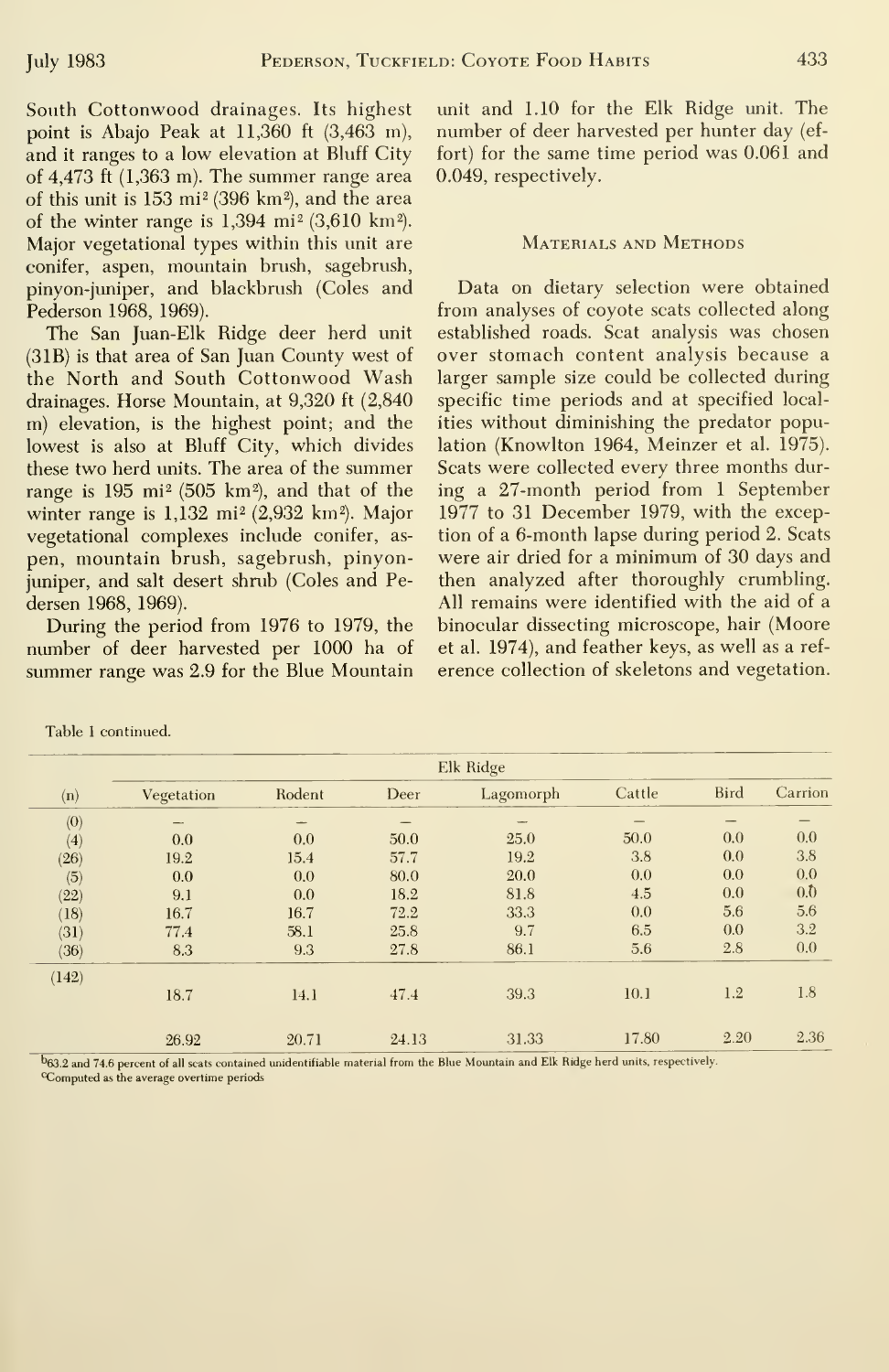Food habits are reported as relative frequen cy of occurrence.

Comparisons between the two coyote populations were made using three statistical procedures, viz., normal approximation to two sample binomial data (Snedecor and Cochran 1967), stepwise logistic regression (Fienberg 1980), and stepwise discriminant analysis (Morrison 1976). The statistical computing programs PIF, PLR, and P7M, re spectively, were employed from the BMDP series (Brown 1977).

In the first statistical procedure, each scat was considered to represent a bernoulli trial for each category of remains identified. Hence the total number of scats from each herd unit was treated as a binomial random sample, of which a certain proportion contained remains but the complement did not.

In the second procedure, we treated the lo cation (herd unit) category as a "response" variable and all other dichotomous categories

Table 2. Summary of coyote dietary studies

of identified remains as "design" or explanatory variables. The logic of the response vari able was then regressed on the explanatory variables.

In the final procedure, each scat was considered to be a multivariate observation, i.e., a vector of remains categories. Discriminant analysis was then used to determine which variables (categories) best discriminated be tween the two groups (herd units).

#### Results and Discussion

We collected and analyzed <sup>460</sup> coyote scats: 318 from the Blue Mountain unit and 142 from the Elk Ridge unit. Equal search ef fort was not expended on both areas, and scat numbers are not indicative of coyote numbers. The major food items found in the scats from both areas were mule deer, birds, car rion, lagomorphs (black-tailed jackrabbit [Lepus californicus], mountain cottontail

| Authority                       |      | Study area                       | Sample size | Source          |
|---------------------------------|------|----------------------------------|-------------|-----------------|
| Bond                            | 1939 | California                       | 282         | S and S         |
| Murie                           | 1940 | <b>Yellowstone National Park</b> | 5,086       | <b>Scats</b>    |
| Sperry                          | 1941 |                                  | 8,339       | Stomachs        |
| Murie                           | 1945 | <b>British Columbia</b>          | 311         | <b>Scats</b>    |
|                                 | 1945 | Montana                          | 286         | <b>Scats</b>    |
|                                 | 1945 | Montana                          | 67          | <b>Scats</b>    |
| Fitch                           | 1948 | California                       | 1,173       | <b>Scats</b>    |
| Ferrel et al.                   | 1953 | California                       | 2,222       | <b>Scats</b>    |
| Fichter et al.                  | 1955 | Nebraska                         | 747         | Stomachs        |
|                                 | 1955 | Nebraska                         | 2,500       | Scats           |
| Korschgen                       | 1957 | Missouri                         | 770         | Stomachs        |
| Korschgen                       | 1957 | Missouri                         | 326         | Scats           |
| $Ozogab$ et al.                 | 1966 | Michigan                         | 92          | <b>Scats</b>    |
| Gier                            | 1968 | Kansas                           | 1,451       | Stomachs        |
| Clark                           | 1972 | Utah and Idaho                   | 186         | Stomachs        |
| Hawthorne                       | 1972 | California                       | 384         | Scat            |
| Mathwig                         | 1973 | Iowa                             | 151         | Stomachs        |
| Richens et al.                  | 1974 | Maine                            | 51          | Stomachs        |
| Gipson                          | 1974 | Arkansas                         | 168         | Stomachs        |
| Meinzer et al.                  | 1975 | Texas                            | 514         | <b>Scats</b>    |
|                                 | 1975 | Texas                            | 55          | <b>Stomachs</b> |
| Niebauer et al.                 | 1975 | Wisconsin                        | 3,353       | S and S         |
| Nellis et al.                   | 1976 | Alberta, Canada                  | 344         | Stomachs        |
| Johnson et al.                  | 1977 | Arizona                          | 224         | <b>Scats</b>    |
| Ribicc                          | 1978 | Colorado                         | 54          | <b>Scats</b>    |
| Neff et al.                     | 1979 | Arizona                          | 65          | <b>Scats</b>    |
|                                 |      |                                  | 102         | <b>Scats</b>    |
| Litvaitis et al.                | 1980 | Oklahoma                         | 361         | <b>Scats</b>    |
| Springer and Smith <sup>e</sup> | 1981 | Wyoming                          | 404         | <b>Scats</b>    |

<sup>a</sup>Percent could not be determined from data presented.

bWinter study only.

Summer study only.

dLargely carrion; innards, heads, and feet.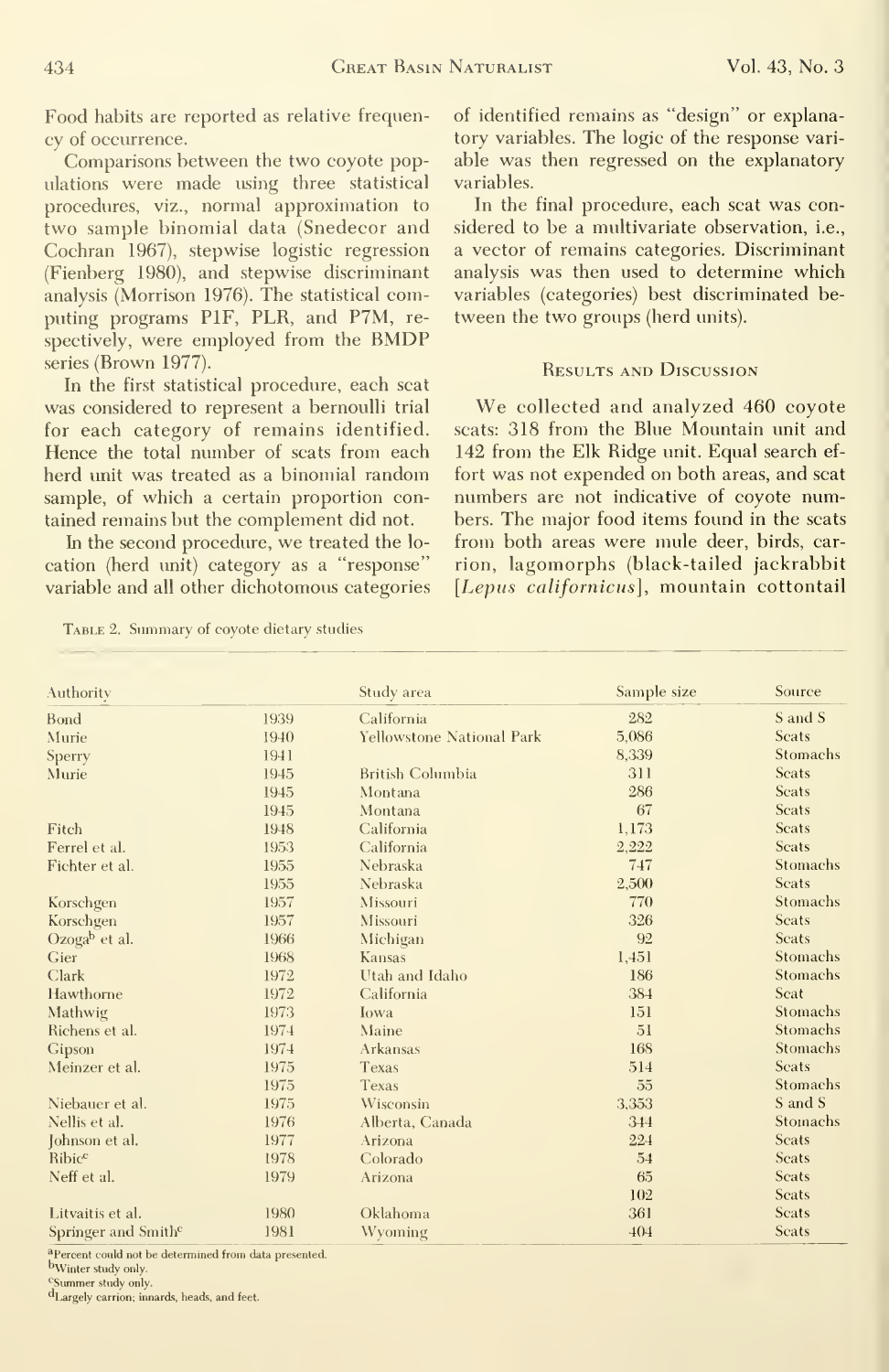[Sylvilagus nuttallii]), rodents (rock squirrel [Spermophilus variegatus], least chipmunk [Eutamius minimus], Apache pocket mouse [Perognathus apache], and deer mouse [Per $omuscus$  maniculatus]), and vegetation (Table 1).

When results of our study are compared to data collected in 23 previous studies of coyote diets (Table 2) dating from 1939 through 1981, only two show deer occurring in the diets with greater relative frequency (Ozoga and Harger 1966, Hawthorne 1972). Coyote diets from both our study areas also showed a higher relative frequency of carrion than most other studies reported (Table 2). However, since it was difficult to postively identify carrion during the winter months, this cat egory was not included in the statistical analyses reported hereafter. The greatest amount of fluctuation from one time period to another occurred in the category of la gomorph remains. Mule deer were the dietary item showing the most consistent use (highest relative frequency) across collection periods occurring in four out of eight and four out of seven collection periods for the Blue Mountain and Elk Ridge herd units, re spectively. Lagomorphs were the second most consistently used food item identified in scats, occurring in two of eight and two of seven collection periods, respectively. Analysis suggests coyotes could be a factor in the fluctuations of deer populations in these southeastern Utah herd imits. These results do not constitute evidence for a cause and ef fect relationship. Mule deer may be killed and eaten by coyotes or they may be eaten as carrion. Deer carrion could occur as a result of winter stress, other predators, disease, parasites, or other factors, but the reason for these mortality factors warrants further investigation.

Table 3 contains the single category comparisons of binomial proportions between

| Percentage of specimens in which item occurred |                  |                  |                   |                  |                  |                  |  |
|------------------------------------------------|------------------|------------------|-------------------|------------------|------------------|------------------|--|
| Lagomorphs                                     | Rodents          | Carrion          | Livestock         | <b>Birds</b>     | Deer             | Vegetation       |  |
| 38.8                                           | 62.5             | 4.2              | 8.8               | 2.5              | 26.1             | 16.9             |  |
| 4.0                                            | 59.9             | 0.0 <sup>a</sup> | 0.1               | 3.1              | 1.0              | 2.0              |  |
| 43.0                                           | 32.0             | 25.0             | 20.0              | 13.0             | 6.0              | 4.0              |  |
| 69.4                                           | 6.1              | 9.2              | 6.6               | 7.4              | 4.6              | 1.8              |  |
| 31.8                                           | 40.1             | 12.6             | 0.0               | 3.5              | 1.1              | 2.4              |  |
| 52.7                                           | 1.7              | 8.9              | 6.4               | 12.9             | 1.1              | 3.2              |  |
| 45.4                                           | 43.7             | 1.0              | 1.0               | 2.0              | 0.0              | 3.0              |  |
| 29.3                                           | 49.1             | 0.0 <sup>a</sup> | 23.2              | 18.1             | 18.5             | 0.0 <sup>a</sup> |  |
| 58.2                                           | 0.0 <sup>a</sup> | 0.0 <sup>a</sup> | 26.1              | 44.1             | 0.4              | 3.6              |  |
| 23.0                                           | 0.0 <sup>a</sup> | 0.0 <sup>a</sup> | 30.5              | 33.7             | 7.6              | 16.0             |  |
| 55.3                                           | 36.3             | 8.6              | 13.8              | 22.0             | 2.9              | $7.9^{\circ}$    |  |
| 80.4                                           | 33.3             | 0.0 <sup>a</sup> | 2.8               | 14.7             | 0.0              | 23.5             |  |
| 17.0                                           | 69.8             | 83.0             | 2.1               | 5.1              | 91.4             | 19.8             |  |
| 54.3                                           | 41.5             | 37.7             | 0.0 <sup>a</sup>  | 24.8             | 0.0 <sup>a</sup> | 3.1              |  |
| 84.0                                           | 15.0             | 0.0 <sup>8</sup> | 10.3              | 2.1              | 2.0              | 1.6              |  |
| 5.7                                            | 74.2             | 0.0 <sup>a</sup> | 1.5               | 3.7              | 35.2             | 45.3             |  |
| 61.0                                           | 37.7             | 0.0 <sup>a</sup> | 31.1              | 21.2             | 0.0              | 64.2             |  |
| 19.6                                           | 19.6             | 0.0 <sup>a</sup> | 11.8              | 19.6             | 15.9             | 78.4             |  |
| 7.0                                            | 9.0              | 30.0             | 13.0              | 44.0             | 5.0              | 36.0             |  |
| 10.5                                           | 24.5             | 6.0              | 0.0               | 1.1              | 0.0              | 48.5             |  |
| 10.8                                           | 20.2             | 21.1             | 0.0               | 4.5              | 0.3              | 20.5             |  |
| 28.0                                           | 21.0             | 0.0 <sup>a</sup> | 0.0               | 12.1             | 26.9             | 36.2             |  |
| 3.0                                            | 22.0             | 0.0 <sup>a</sup> | 44.0 <sup>d</sup> | 11.0             | 0.0 <sup>a</sup> | 7.0              |  |
| 27.0                                           | 19.4             | 0.0 <sup>a</sup> | 0.0               | 18.6             | 0.0              | 4.5              |  |
| 24.0                                           | 45.0             | 0.0              | 0.0               | 30.0             | 13.0             | 78.0             |  |
| 26.2                                           | 43.0             | 0.0              | 15.4              | 1.5              | 12.3             | 32.8             |  |
| 0.0                                            | 38.2             | 0.0              | 6.9               | 34.3             | 2.0              | 39.5             |  |
| 11.0                                           | 53.0             | 0.0              | 6.0               | 19.0             | 20.0             | 32.0             |  |
| 63.0                                           | 45.0             | 0.0 <sup>a</sup> | 0.0 <sup>a</sup>  | 0.0 <sup>a</sup> | 5.0              | 42.0             |  |

Table 2 continued.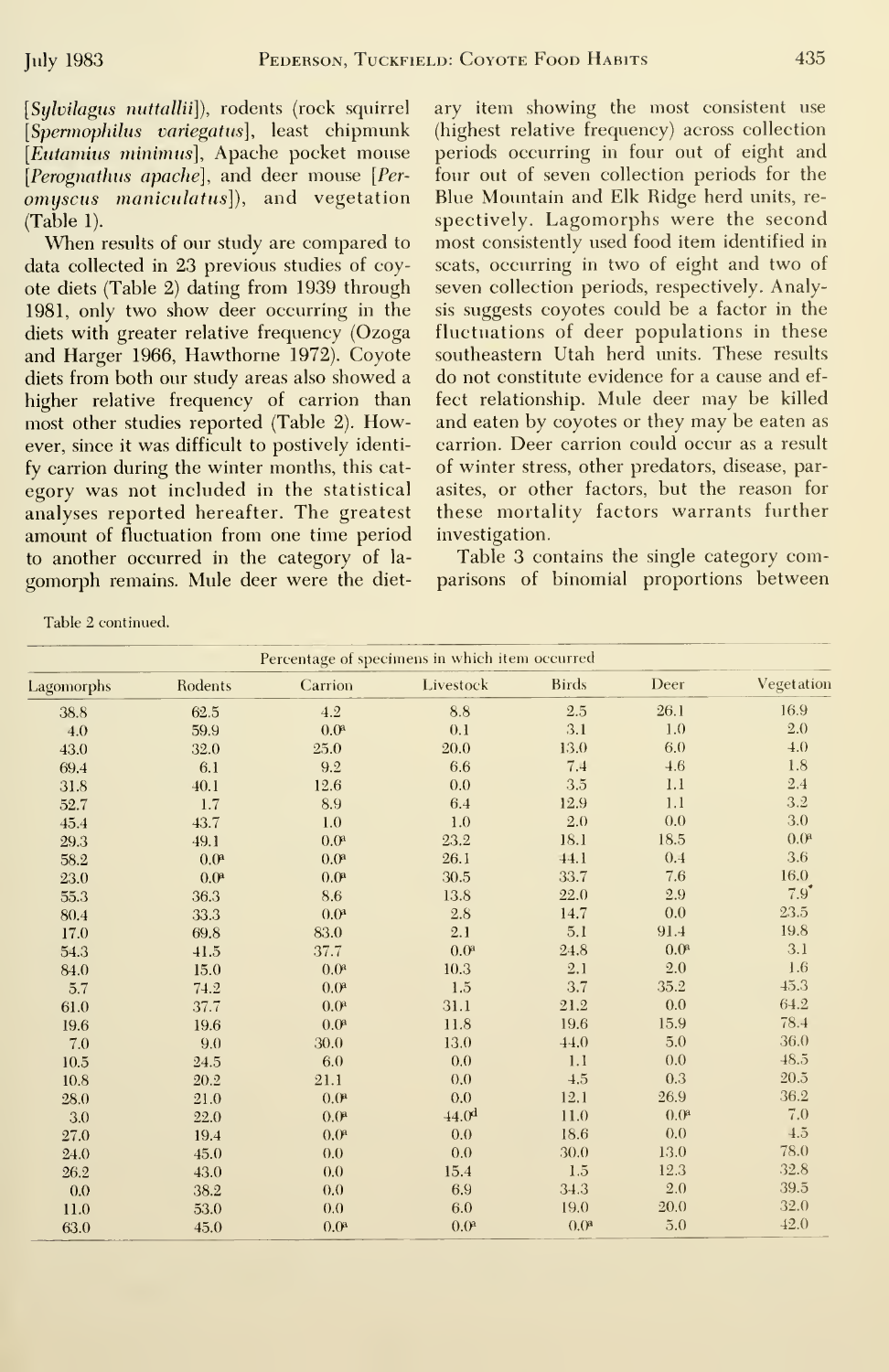herd units. Normally we would conclude <sup>a</sup> significantly higher  $(p = 0.27)$  proportion of coyote scats from the Elk Ridge herd unit contained lagomorph remains than did that of the Blue Mountain unit, but such a conclusion would be somewhat misleading. All tests reported in Table 3 are not independent of one another since the information in each came from the same sample of coyote scats. One generally acknowledged and conservative interpretation of these kinds of results uses a Bonferroni procedure (Neter and Wasserman 1974) in which the level of acceptable Type <sup>I</sup> error is divided by the number of simultaneous tests (six in this investigation). Hence, the "appropriate" significance level for the results in Table 3 (assuming  $P = .05$ ) is .008, in which case none of the test results are significant. It is interesting to note that the only other category approaching the point of demonstrating even weak evidence in favor of a difference in coyote diets be tween herd units was deer. The results of the

stepwise discriminant analysis indicated the most important variable (category) to significantly discriminate between groups was lagomorphs (approx. F-statistic at 1st step  $=$ 4.941,  $p = .027$ ). Similarly, the results of the stepwise logistic regression analysis indicated lagomorph remains were the only variable to account for a significant  $(x^2 = 4.859$  at 1st step,  $p = .028$ ) amount of variability in the logit (response) variable.

These results suggest coyotes do not in clude deer in their diets based on the potential frequency of occurrence of this food item. However, we did not conduct any si multaneous census of deer numbers in either of the areas where scats were collected. Further investigation is warranted.

#### **ACKNOWLEDGMENTS**

We thank Marlene and Robert Hasenyager, A. Ray Johnson, John C. Kimball, and Aurelia, Mary Ann, and Linda Pederson for

|                   |                                | Lagomorphs                    |                                  |                                             | Deer                                                                                         |            |                                             |  |
|-------------------|--------------------------------|-------------------------------|----------------------------------|---------------------------------------------|----------------------------------------------------------------------------------------------|------------|---------------------------------------------|--|
|                   |                                | Present                       | Absent                           | Total                                       | Present                                                                                      | Absent     | Total                                       |  |
| Deer herd         | 1<br>$\overline{2}$            | 111<br>65                     | 207<br>77                        | 318<br>142                                  | 151<br>56                                                                                    | 167<br>86  | 318<br>142                                  |  |
| Total             |                                | 176                           | 284                              | 460                                         | 207                                                                                          | 253        | 460                                         |  |
|                   |                                | $P_1^a = .349$<br>$z = 2.216$ |                                  | $P_2^{\text{b}} = .458$<br>Prob. $= .027$   | $P_1^a = .475$<br>$z = 1.603$                                                                |            | $P_2^{\mathrm{b}} = .394$<br>Prob. $= .109$ |  |
|                   |                                |                               | <b>Birds</b>                     |                                             |                                                                                              | Cattle     |                                             |  |
|                   |                                | Present                       | Absent                           | Total                                       | Present                                                                                      | Absent     | Total                                       |  |
| Deer herd         | $\perp$<br>$\overline{2}$      | 10<br>$\overline{2}$          | 308<br>140                       | 318<br>142                                  | 12<br>8                                                                                      | 306<br>134 | 318<br>142                                  |  |
| Total             |                                | 12                            | 448                              | 460                                         | 20                                                                                           | 440        | 460                                         |  |
|                   |                                | $P_1^a = .031$<br>$z = 1.079$ |                                  | $P_2^{\mathrm{b}} = .014$<br>Prob. $= .280$ | $P_1^a = .038$<br>$z = .904$                                                                 |            | $P_2^b = .056$<br>Prob. $= .366$            |  |
|                   |                                | Rodents                       |                                  |                                             | Vegetation                                                                                   |            |                                             |  |
|                   |                                | Present                       | Absent                           | Total                                       | Present                                                                                      | Absent     | Total                                       |  |
| Deer herd         | $\mathbf{1}$<br>$\overline{2}$ | $52\,$<br>28                  | 266<br>$\frac{114}{\phantom{1}}$ | 318<br>142                                  | 77<br>36                                                                                     | 241<br>106 | 318<br>142                                  |  |
| Total             |                                | 80                            | 380                              | 460                                         | 113                                                                                          | 347        | 460                                         |  |
|                   |                                | $P_1^a = .164$<br>$z = .880$  |                                  | $P_2^b = .197$<br>Prob. $= .379$            | $P_1^a = .242$<br>$z = .263$                                                                 |            | $P_2^{\mathrm{b}} = .254$<br>Prob. $= .793$ |  |
| $=$ Blue Mountain |                                |                               |                                  |                                             | aProportion of scats collected from the Blue Mountain Range containing the indicated remains |            |                                             |  |

TABLE 3. Cell frequencies and statistical test results when each category of covote scat material is considered to be a normal approximation to a two-sample binomial problem.

Elk Ridge

Proportion of scats collected from the Elk Ridge Mountain Range containing the indicated remains